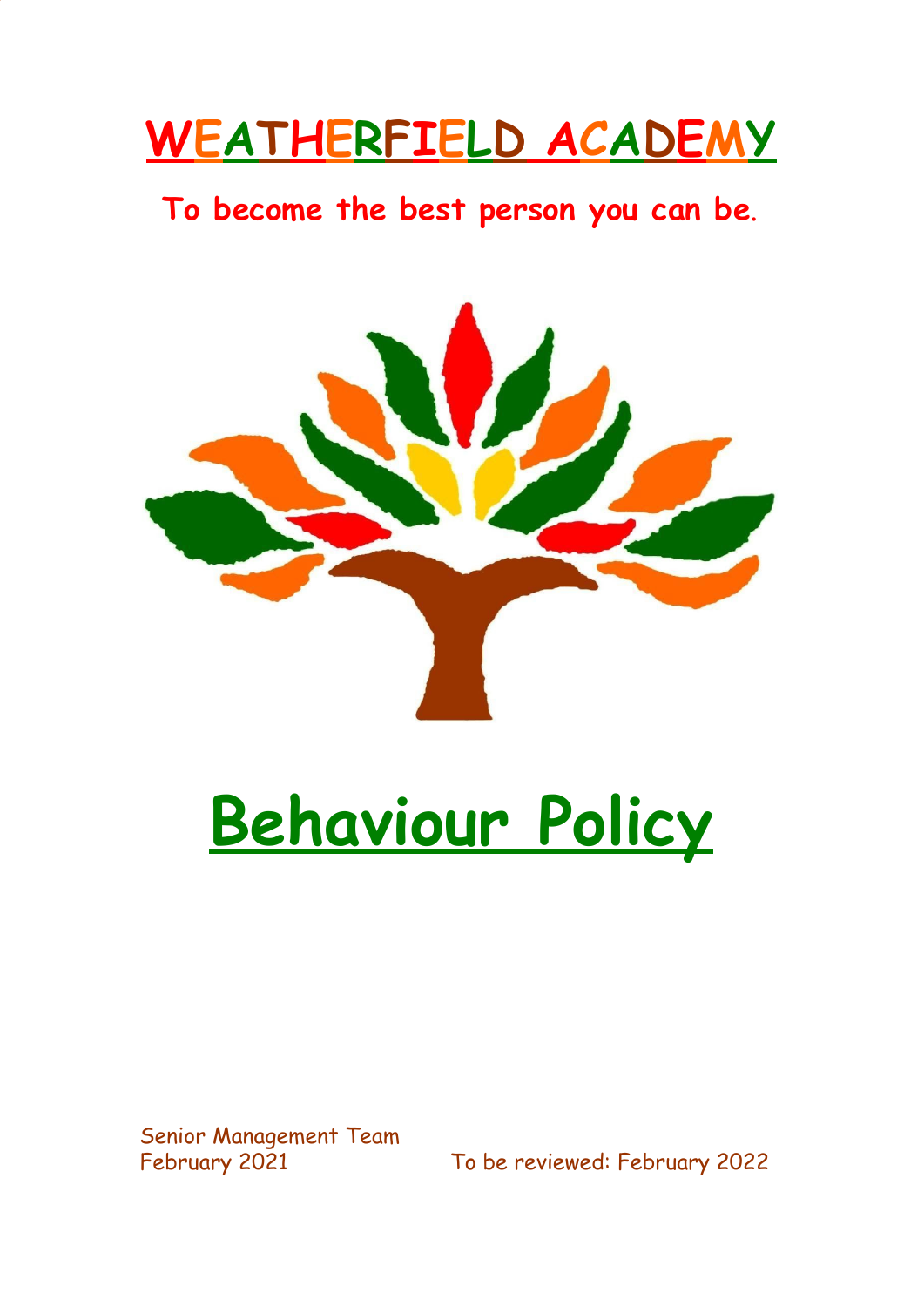#### **Mission Statement and academy ethos**

"At Weatherfield Academy we put the child at the centre of everything we do. Our aim is to make sure that we create a safe and secure learning environment where young people can thrive and develop into confident young adults."

#### J. Selmes - Headteacher

Our motto is 'to become the best person you can be" and this ethos runs through the academy, meaning that we as staff and the students are constantly striving to improve. Behaviour has been graded Outstanding at our academy (Ofsted, October 2017). However, we recognise that the ever changing nature of the young people that we have in our care predominates that we have a policy that is flexible and yet offers structure for our young people, teachers and parents or carers.

#### **Introduction**

The DfE Guidance, 'Behaviour and Discipline in Schools (2016), has been taken into consideration when producing our Behaviour Policy. In this policy we will discuss how to use and implement the behaviour strategies that we have in place, and how we, as educational practitioners, should help young people to make the correct positive choices in their behaviours. At Weatherfield Academy we focus on the positive aspect of our young people's choices and help them to correct the negative choices they have made, in order to help them progress as a responsible young adult.

At Weatherfield Academy we appreciate that different behaviour strategies can be employed to suit the situation and the needs of any particular young person at any time. Changing and evolving our strategies is therefore the key to meeting the needs of our pupils and this policy does not hope to dictate, but to give a basic structure as to how behaviour strategies can be implemented.

At Weatherfield Academy, we consider not only the behaviour of the child at the time but we try to focus on the reasons for that behaviour. This approach gives us the ability to focus on these negative behaviours and how we can prevent them in the future. This can be done by using various processes including:

- Young person centred planning
- Consistency throughout the school

Senior Management Team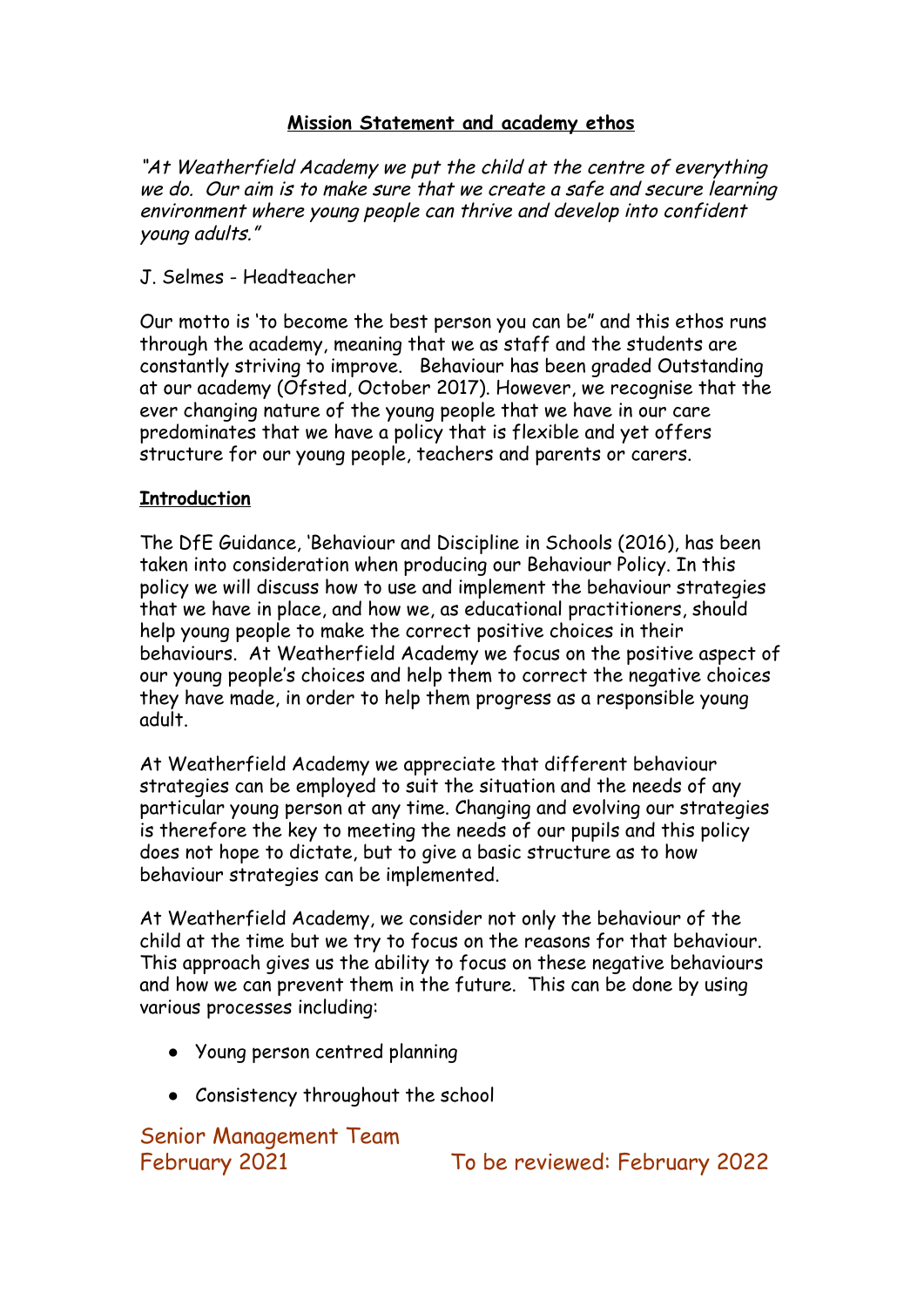- A clear and transparent system for managing behaviour
- Rewards and target setting
- To speak calmly with appropriate body language.

Using these key principles this document will set out how behaviour is to be managed at Weatherfield Academy, in order to give our young people every chance to succeed.

#### **We aim that our young people will:**

- **●** Listen to adults and do what they are asked to do.
- **●** Be polite to all call everyone by their given name.
- **●** Work together and walk away from trouble tell an adult about any concerns
- **●** Walk quietly only be where they are supposed to be.
- **●** Look after all property.

#### **Applying sanctions**

The academy believes that positive reinforcement is the most effective way of encouraging appropriate behaviour. However, there are occasions when it is in the best interest of the pupil, to apply sanctions to behaviour. Staff will need to ensure that students are aware that their behaviour is **their choice** and that if they choose a certain undesirable behaviour then they choose to have the sanction that occurs afterwards. Sanctions will be used sparingly, sensitively and after due care and consideration.

These are the behaviour standards that we expect of every young person at all times and are implemented throughout the school using a green, yellow, orange and red card system (please see appendix 1). This system is all about helping our young people to make the correct choices.

In some instances a young person may need to be asked to go to The [Base' t](https://docs.google.com/document/u/0/d/1bvCeLUSulTQGFLyxSAlXKjMteSAuXeMQ/edit)o have some time to either complete the task that has been set or return to lesson in a calm and respectful manner. Once the student is calm and has talked through the problem with a member of staff, within 'The Base', the students are better able to realise the correct choice they need to make.

The traffic light card system starts with an adult asking a young person to complete a task. If the young person makes the correct choice then no further action is needed. If the young person fails to make the correct choice, they will be issued with a verbal warning and reminded that as a

Senior Management Team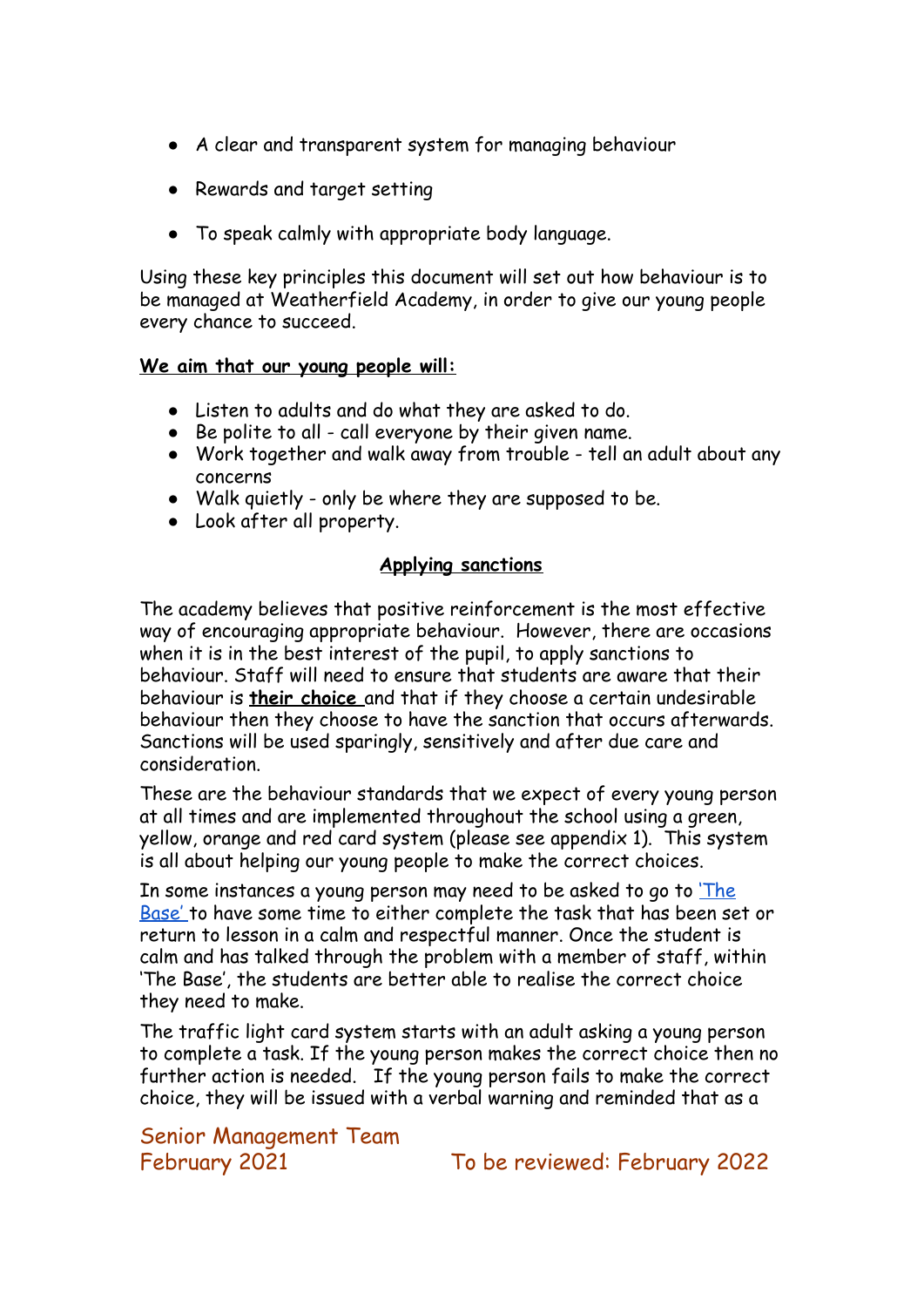young person within school they have to complete a task set by an adult. If the young person continues to not make the correct choice then the adult needs to make a dispassionate judgment on the next course of action. 'Do I need to issue another warning or do I need to ask if they want five minutes in The Base and complete their task there'? When a student is sent to The Base, it is to give that young person a chance to calm themselves down so they can then make the right choice and go back to the lesson and engage fully. This option will be made available to our young people at every stage of the card system, helping our young people to make the right choice and participate fully and enjoy the well planned and differentiated lessons.

The card system that is outlined within this policy is just one tool for achieving the behavioural outcomes that we expect in Weatherfield Academy. The needs of our pupils dictate that additional behavioural strategies may have to be implemented in conjunction with the card system. A daily target card may be used to give focus to that young person and give specific goals to achieve. Some students may respond well to reporting to a member of the Senior Leadership team, whilst others respond best if they are on a praise card, whereby adults within the school write things that the student has done well on a praise card that they will take home each day. These strategies, as well as many others, will be employed within the Academy and will evolve with the ever progressing nature of our young people.

#### **Recording Behaviour incidents**

All negative and positive behaviours are to be logged on the schools ['Reward chart'](https://docs.google.com/spreadsheets/d/1Gp2blt96Wp0hTNneRG1karBBrqYAVzfGnIhgon12ejs/edit#gid=1274579329) spreadsheet on our school Google Drive system. An email will be sent automatically if you add the person's name and email at the bottom of the comment. This is to be done to improve transparency and communication across the school.

In KS2 all negative behaviour choices are to be logged on the reward chart system on google drive. The needs of the pupils in KS2 means that they respond better to a constant visual aid like stickers for positive behaviours on a personalised house point chart created at the beginning of each term. These House points are then collated at the end of each term and added to each child's house (Owls, Swallows or Kestrels). Each child is awarded a house point certificate at the end of each term. Pupils who have not received a red card during the term are invited on a termly reward visit (FAB trip)

In KS3/4/5 The rewards chart system is to be used to record positive and negative behavioural incidents. They are to be recorded electronically on each class's individual rewards chart. This allows any teacher the opportunity to see at a glance how a pupil is progressing. The reward

Senior Management Team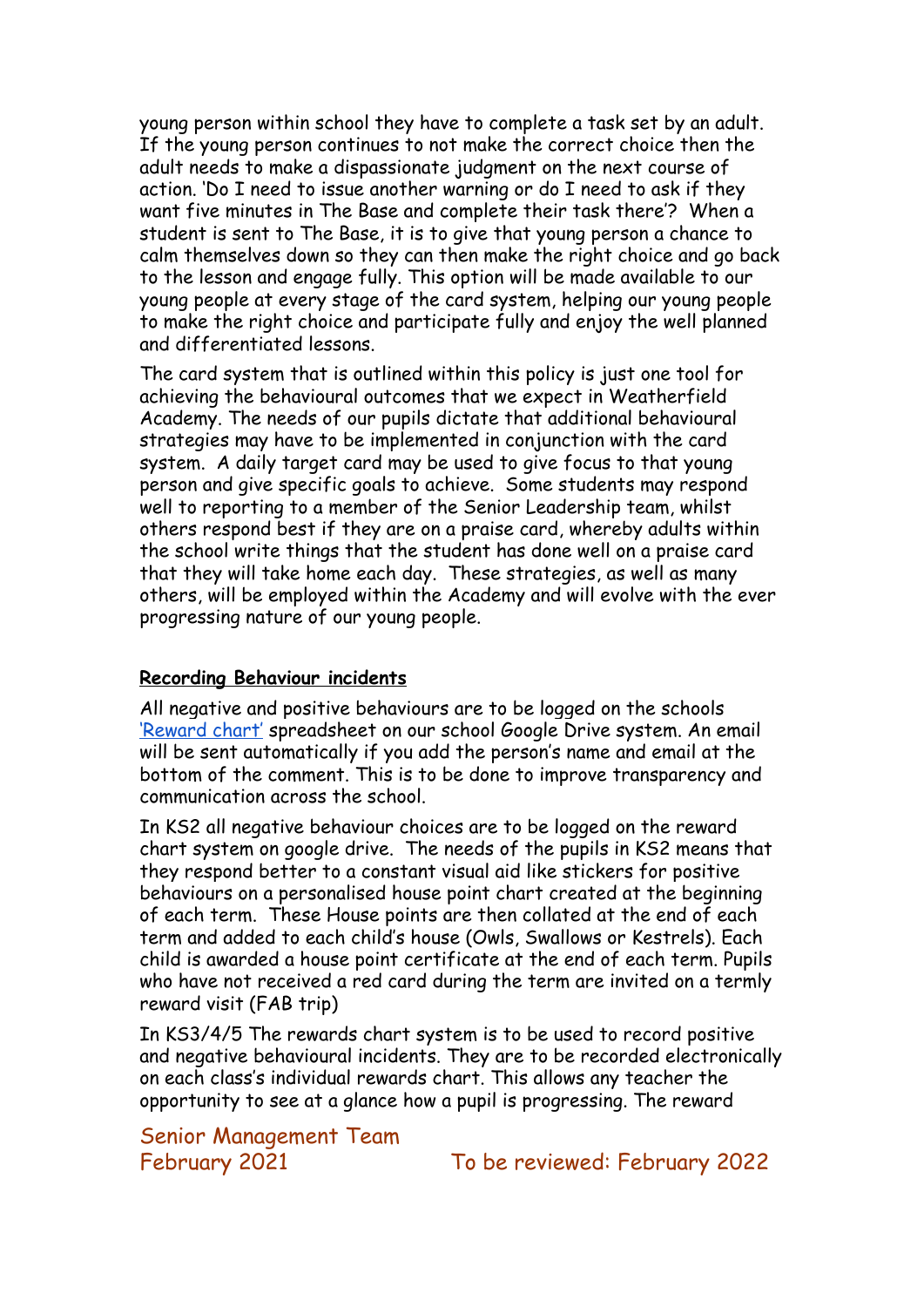chart also allows for green cards, behaviour cards, equipment and attendance points. This format can be displayed at registrations and/or key stage assemblies so that the pupils are well aware of their behaviour and can take pride or try to make changes. There are termly reward visits for pupils achieving over a set number of house points per term.

#### **Ensuring consistency:**

This policy is to be distributed and implemented throughout the academy. Any supply staff that come into the school will receive a copy of Appendix One, along with summary information on each young person specific needs. This will assist them to plan lessons and manage classroom behaviour. Electronic copies of this policy will also be placed on the learning platform and on the school website.

Governors and trustees will be sent a copy of this policy so they can evaluate any changes or updates that have been made to it a week before the next review date. Teachers and staff will be consulted on how they feel it is working and those considerations will be taken into account during the next review. This is to ensure a whole school co-operation on this policy and how it should be taken forward.

This policy is to be openly shared with parents and carers so that they can use this structure within their own homes if they wish. The continuity of home and school behaviour management will hopefully give our young people more consistency throughout their lives and aid them becoming more rounded individuals.

#### **Roles and responsibilities**

**GOVERNORS** 

- There will be a named governor responsible for behaviour
- The Governor will monitor, review and amend the policy, annually.
- The Governor will monitor incident forms (linked to red cards)

SENIOR MANAGEMENT

- They will liaise with outside agencies with regard to general behaviour policy procedures.
- They will monitor patterns of behaviour from the Base report, lunchtime report and integris behaviour log.
- They monitor and evaluate the effectiveness of the behaviour policy.

Senior Management Team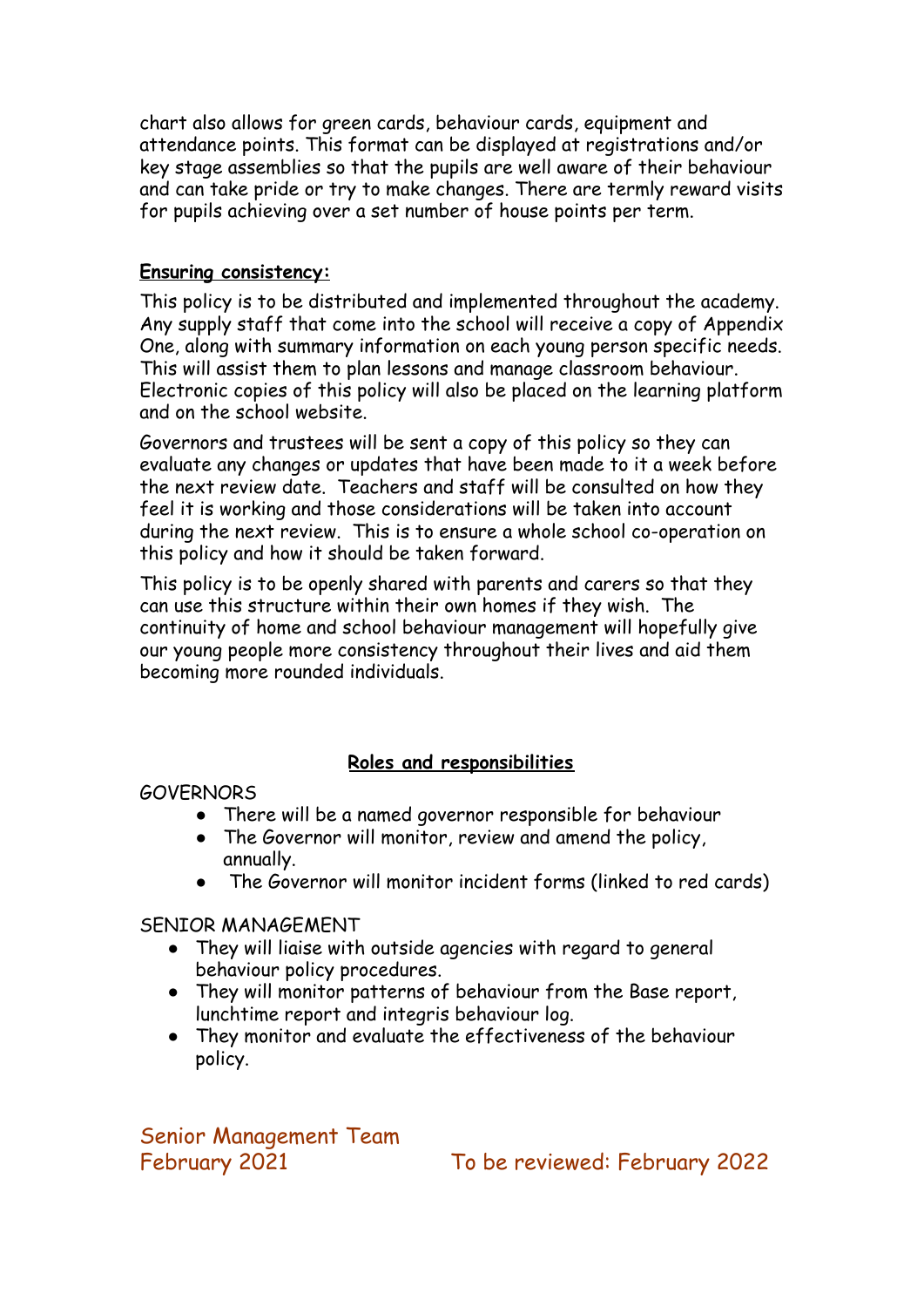- They will support staff in dealing with behaviour issues escalating to the key stage leader then the respective SLT member and then to the headteacher as required.
- Coordinate training for staff.
- **●** Ensure a copy of this policy is made available to every member of staff upon their induction and ensure they sign to confirm that they have read and understand it.

#### CLASS TEACHERS/TEACHING ASSISTANTS

- Must report all incidents within 24 hours of the event.
- Must share and celebrate positive behaviours recorded on the Rewards Chart.
- Must record and evaluate incidents of inappropriate behaviour.
- Must complete incident forms when necessary.
- Will refer serious concerns to the Key Stage leaders, Safeguarding officer (KO/JS) or member of the Senior Leadership team.
- Ensure that they receive, read and sign to say they have read a copy of this policy.

#### PARENTS/CARERS

- Can support Weatherfield Academy in its commitment to Team Teach, and agree that positive handling strategies can be used with their child if it becomes necessary.
- Should agree with the expectations of pupils' behaviour in the school policy; encourage their child to accept the standards wherever possible.
- Can support the school and contribute towards achieving these standards, by reporting on progress and achievements of their children
- Should report any concerns they have to the school.

#### **Behaviour at break and lunchtimes**

The lunchtime supervisors have the same authority as all other school staff with regards to discipline; each supervisor must report any incidents of unacceptable behaviour at lunchtime to the class teacher responsible for that child at the end of the lunchtime period. All lunchtime incidents will be dealt with in line with the card system; this will dictate how the consequences are organised.

A behaviour log is maintained for each lunchtime which is then produced for SMT to discuss any patterns of behaviour/concerns.

Senior Management Team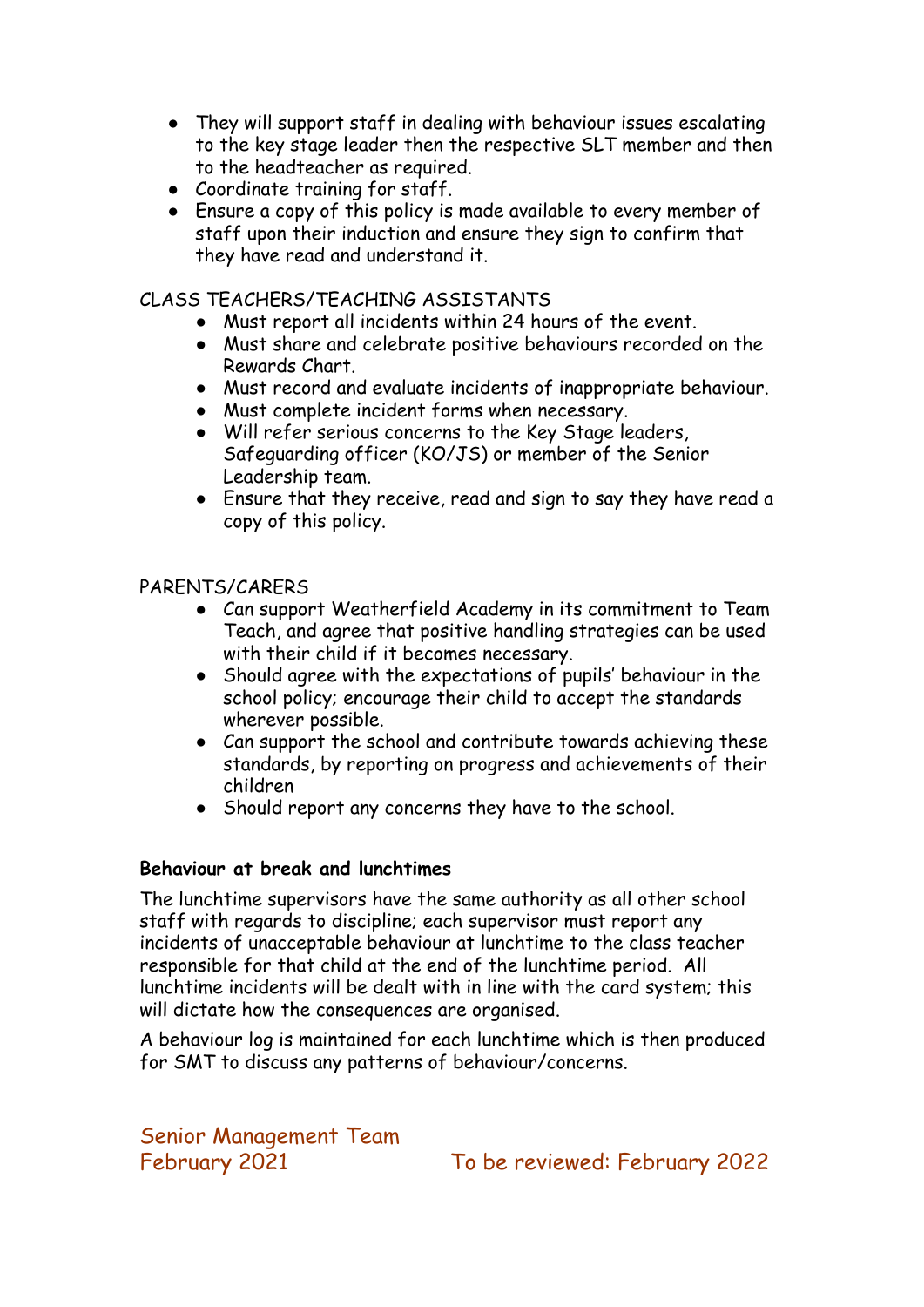#### **Classroom Management**

Classroom management and teaching methods have an important influence on children's behaviour. The classroom environment gives clear messages to the children about the extent to which they and their efforts are valued. Relationships between teacher and children, strategies for encouraging good behaviour, arrangements of furniture, access to resources and classroom displays, all have a bearing on the way children behave.

**Classrooms** should be organised to develop independence and personal initiative. Furniture should be arranged to provide an environment conducive to on-task behaviour. Materials and resources should be arranged to aid accessibility and reduce uncertainty and disruption. Displays should help develop self-esteem through demonstrating the value of every individual's contribution, and overall the classroom should provide a welcoming environment.

**Teaching methods** should encourage enthusiasm and active participation for all. Lessons should aim to develop the skills, knowledge and understanding which will enable the children to work and play in co-operation with others. Praise should be used to encourage good behaviour as well as good work. Constructive feedback should be a tool used in every lesson to help the students understand how they can improve.

#### **Post incident support**

Many strategies are put in place but sometimes undesirable behaviours still will occur. These behaviours may well have an unrelated cause. At Weatherfield we aim not just to stop these negative behaviours through well planned, and engaging lessons, but also to develop strategies that can help to prevent incidents occurring in the future. After an incident has occurred, students will be encouraged to talk about why this has happened, and if appropriate, have a reconciliation meeting that is ideally attended by a **Key stage leader.**

#### **The Base**

The Base is a proactive, short term behavioural intervention. It can be utilised for either counselling, family support work and for individual students to calm down and make the correct choice. For more information about The Base please see **"The Base policy"**.

Senior Management Team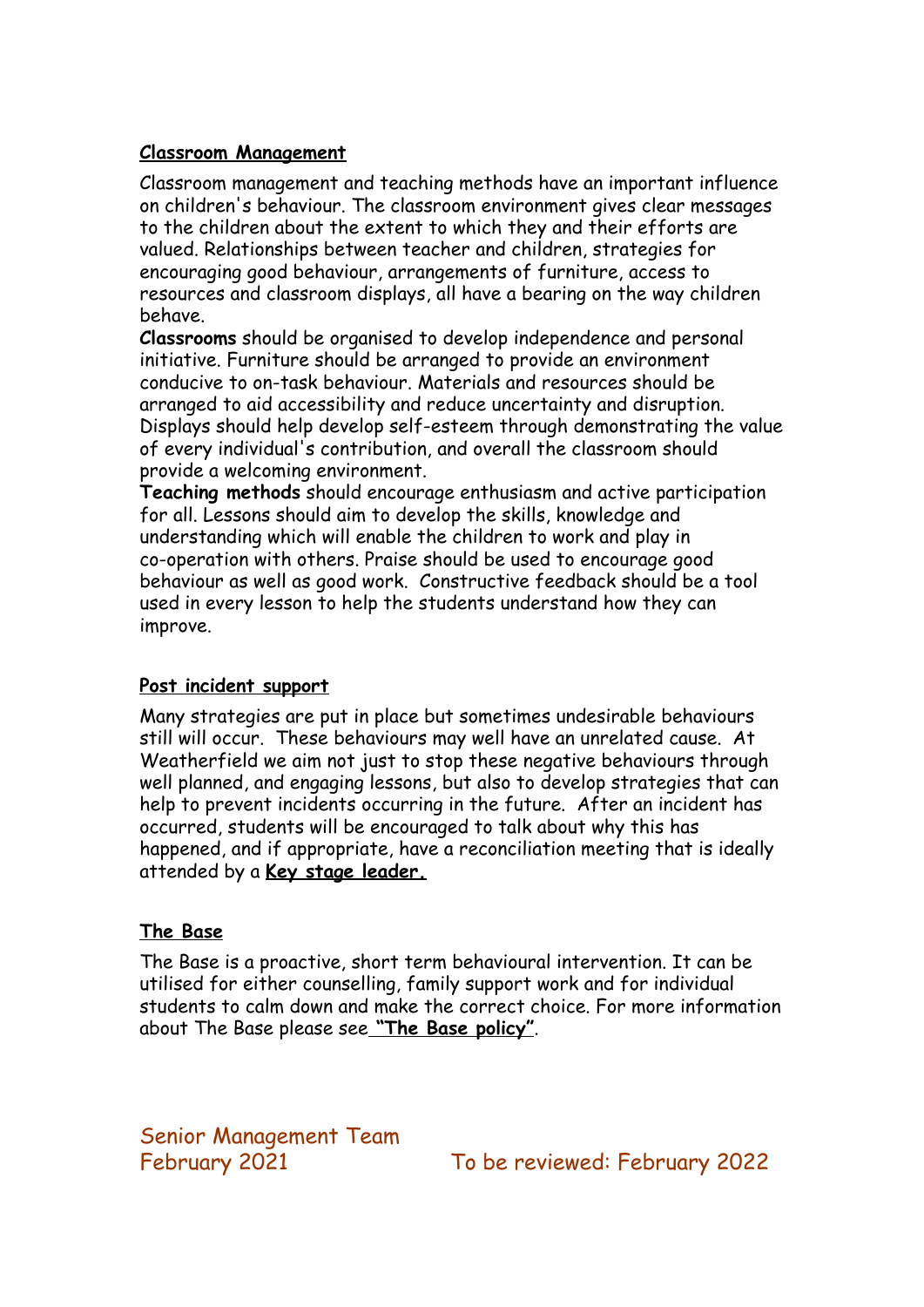#### **Appendix 1**

#### **Behaviour in KS2**

#### **Our young people will:**

- **●** Listen to adults and do what you are asked to do.
- **●** Be polite to all call everyone by their given name.
- **●** Work together and walk away from trouble tell an adult about your concern
- **●** Walk quietly only be where you are supposed to be.
- **●** Look after all property.

#### **Rewards**

Golden time- students are rewarded for good behaviour on a Friday afternoon.

Lunchtime Good behaviour chart that rewards students for playing well together during free time.

House points (stickers), and Green cards (Green cards given in exceptional circumstances working above and beyond what's asked).

Responsibility of the person who issued sanctions to follow them through unless at lunchtimes then it is the responsibility of tutor.

#### **Card system:**

Warning one: Given if students make the wrong choice.

Offer the base as an aid to make the correct choice. Warning two given if students still refuse to make the correct choice. Offer the base as an aid to make the correct choice.

Yellow card: student has made the incorrect choice for the third time this is their final warning **(Break time detention).**

Offer the base as an aid to make the correct choice.

Orange card: They will be given the opportunity to make the correct choice again if they refuse they will lose their **break and lunch time.**

Offer the base as an aid to make the correct choice.

Red card: Student has continually made the incorrect choice they now have lost their break and lunch the next school day. **Stopped from next school visit**. SMT/ SLT Head of key stage should be involved at this point.

**Head of key stage** to ensure that any sanctions are completed and that the students have had their choices explained to them.

Senior Management Team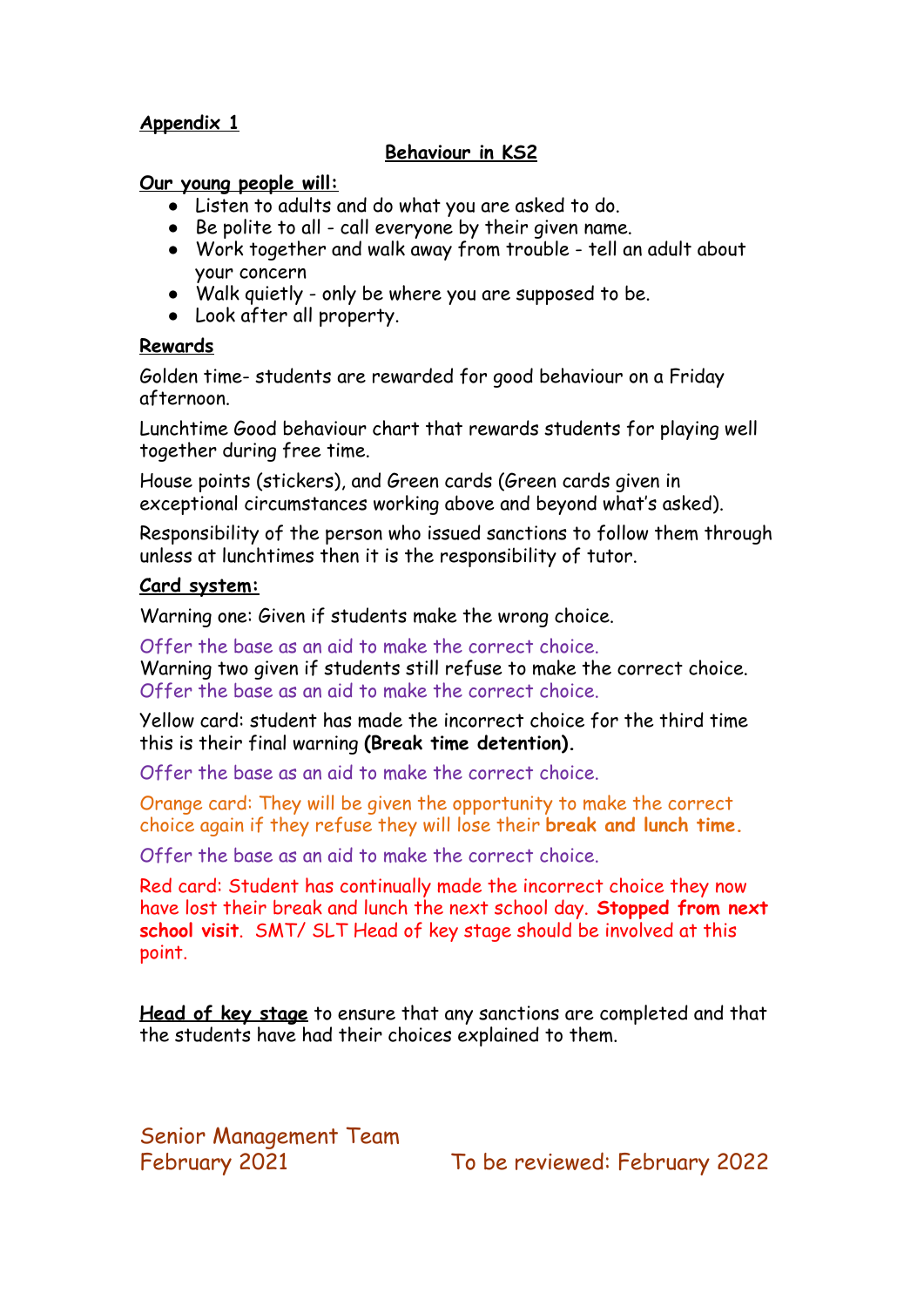#### **Behaviour in KS3**

#### **Our young people will:**

- **●** Listen to adults and do what you are asked to do.
- **●** Be polite to all call everyone by their given name.
- **●** Work together and walk away from trouble tell an adult about your concern
- **●** Walk quietly only be where you are supposed to be.
- **●** Look after all property.

#### **Rewards**:

15 Reward Points are issued each week; 3 per day for equipment, uniform and attendance.

Termly 'Reward Visits' for pupils with the expected amount of reward points for that term.

Green Cards are issued in exceptional circumstances for working above and beyond expectations (These are worth 5 Reward Points).

It is the responsibility of the member of staff who issues sanctions to follow them through.

#### **Card system:**

**First reminder**: This is issued if a student is making the wrong choice.

Offer The Base as an aid to make the correct choice.

**Second reminder**: This is issued if a student is still refusing to make the correct choice.

Offer The Base as an aid to make the correct choice.

**Yellow Card**: This is issued if a student has made the incorrect choice for the third time. This is the student's last warning.

Offer The Base as an aid to make the correct choice.

**Orange Card**: The student is given the opportunity to make the correct choice again. If they refuse, they will be issued a **break time detention**.

Offer The Base as an aid to make the correct choice.

**Red Card**: The student is given a final chance to make the correct choice. If they refuse, they now lose a **break and lunchtime**. Adults issuing a card to a pupil in KS3 will take the pupil to the hall at 12.00 and liaise with SLT/MW. The pupil will remain in the hall until 12.30, where the adult issuing the card will collect the child and carry out the detention.

Senior Management Team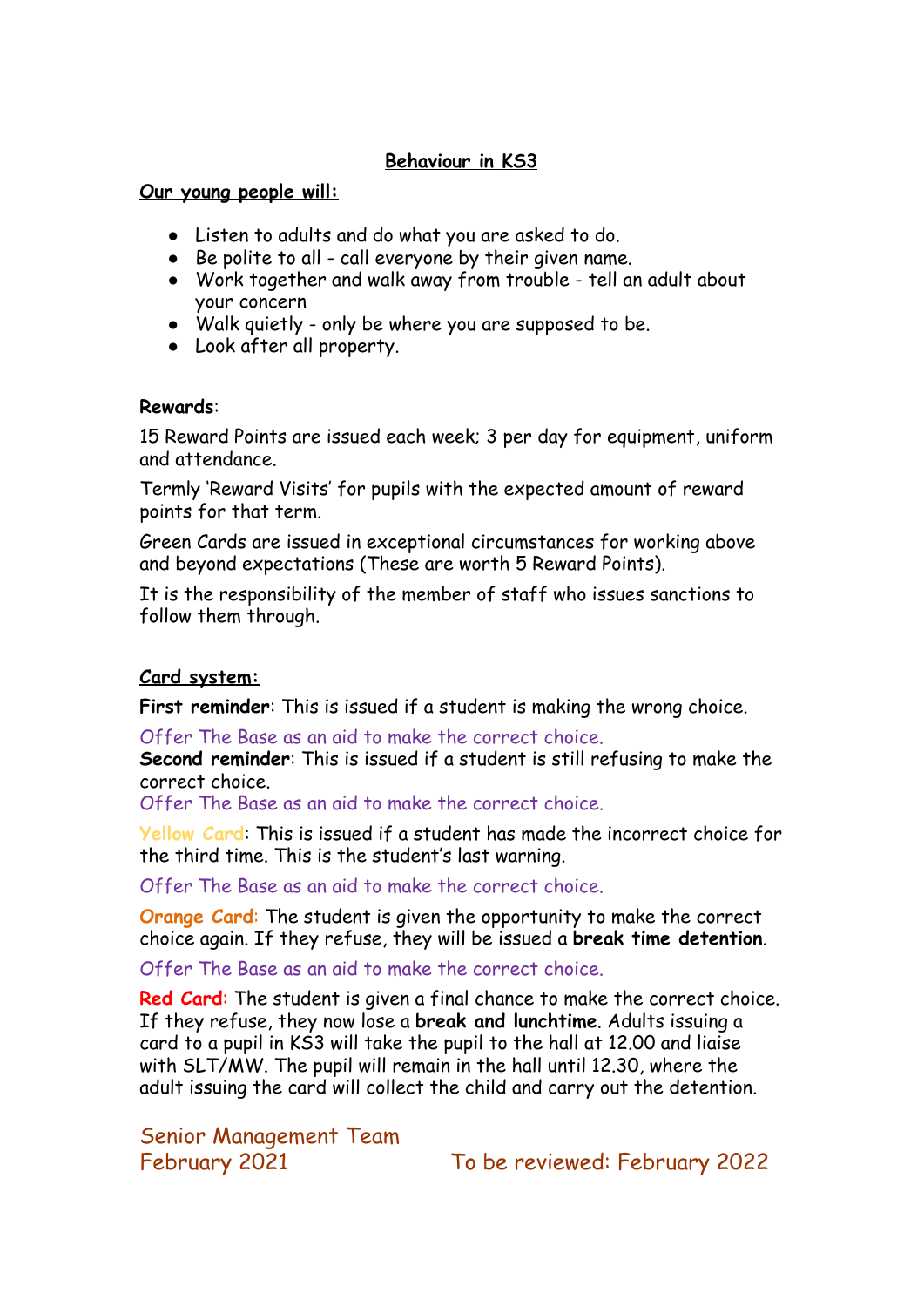Red Cards issued for repeat negative behaviour choices or serious incidents will result in **after-school detentions**. Your Head of Key Stage should be involved at this stage.

#### **Behaviour in KS4**

#### **Our young people will:**

- **●** Listen to adults and do what you are asked to do.
- **●** Be polite to all call everyone by their given name.
- **●** Work together and walk away from trouble tell an adult about your concern
- **●** Walk quietly only be where you are supposed to be.
- **●** Look after all property.

#### **Rewards:**

Students will earn 3 daily points for attendance, correct uniform and equipment. Points will be given as rewards throughout the day, and green cards are issued (value of 5 points) for those students making 'above and beyond' effort. If a predetermined amount of points are achieved students will be invited onto a reward trip.

Points will be deducted if students are issued with yellow, orange or red cards.

Teachers issuing the sanctions are responsible for ensuring students attend break time detentions. Lunchtime and after school detentions to be discussed and organised with Mrs Owen, as Head of KS4.

#### **Card system:**

**First reminder**: This is issued if a student is making the wrong choice.

Offer The Base as an aid to make the correct choice.

**Second reminder**: This is issued if a student is still refusing to make the correct choice.

Offer The Base as an aid to make the correct choice.

**Yellow Card**: This is issued if a student has made the incorrect choice for the third time. The student has chosen to have a **break time detention** in the hall.

Offer The Base as an aid to make the correct choice.

**Orange Card**: The student is given the opportunity to make the correct choice again. If they refuse, they will be issued a **lunchtime detention**.

Senior Management Team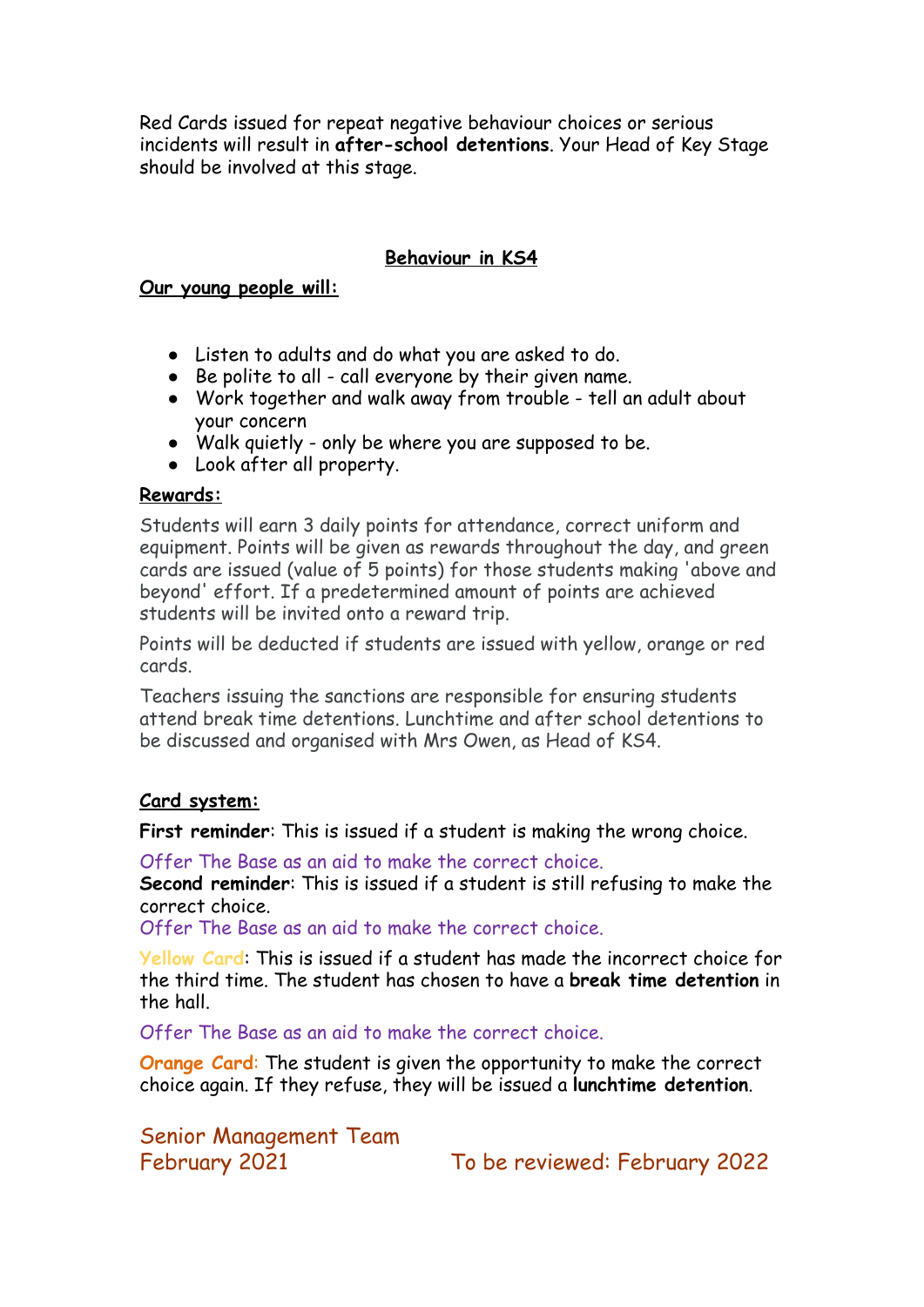#### Offer The Base as an aid to make the correct choice.

**Red Card**: The student is given a final chance to make the correct choice. If they refuse, they now lose their **break and lunch**. Red Cards issued for repeated negative behaviour choices will result in **after-school detention**. Your Head of Key Stage should be involved at this stage.

**Head of key stage** to ensure that any sanctions are completed and a record showing all cards received by students will be available on google drive.

Senior Management Team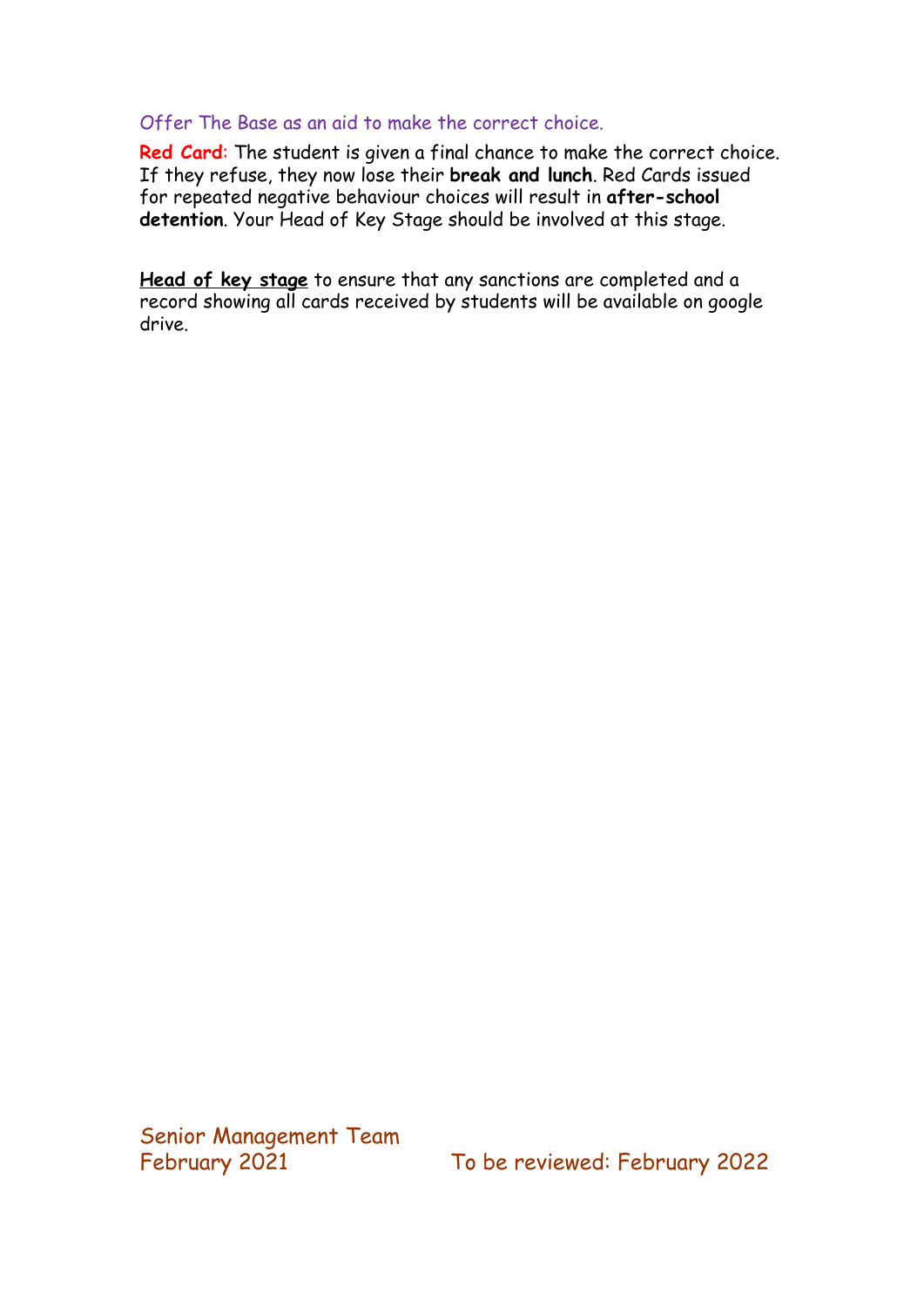#### **Behaviour in KS5**

#### **Our young people will:**

- **●** Show respect and listen to **all** adults.
- **●** Be polite to **all** call everyone by their given name.
- **●** Work together, support each other
- **●** Walk away from trouble tell an adult about your concern(s).
- **●** Walk quietly only be where you are supposed to be.
- **●** Look after all property.

#### **Rewards:**

Students will earn house points for punctuality, merits, effort, work etc.. Students also have the opportunity to earn green cards which show the extra effort and care they have put into their school day; these green cards are worth five house points.

At the end of each week all students celebrate the work of each other, as a class and as a whole key stage. Peers support each other in gaining green cards, house points and certificates. The rewards chart is celebrated each week to see how the students are doing and to encourage those who may have not achieved as well as they would have hoped to.

If a students finds themselves in a situation where they are not following the whole school behaviour policy this may lead to the introduction of the card system:

#### **Card system:**

Warning one: given if students make the wrong choice. Offer the base as an aid to make the correct choice.

Warning two given if students still refuse to make the correct choice. Offer the base as an aid to make the correct choice.

Yellow card: student has made the incorrect choice for the third time this is their final warning. Offer the base as an aid to make the correct choice.

Orange card: They will be given the opportunity to make the correct choice again if they refuse they will lose their break time.

Offer the base as an aid to make the correct choice.

Speak with the Head of Key Stage 5 at this stage as a final chance to rectify the behaviour situation before a red card is issued. The choice point system should be offered during this period so all students have the opportunity to consider their choice.

If an outcome is not resolved, the final decision will be a red card which means the student will receive a detention parent(s)/carer(s) will be notified.

Senior Management Team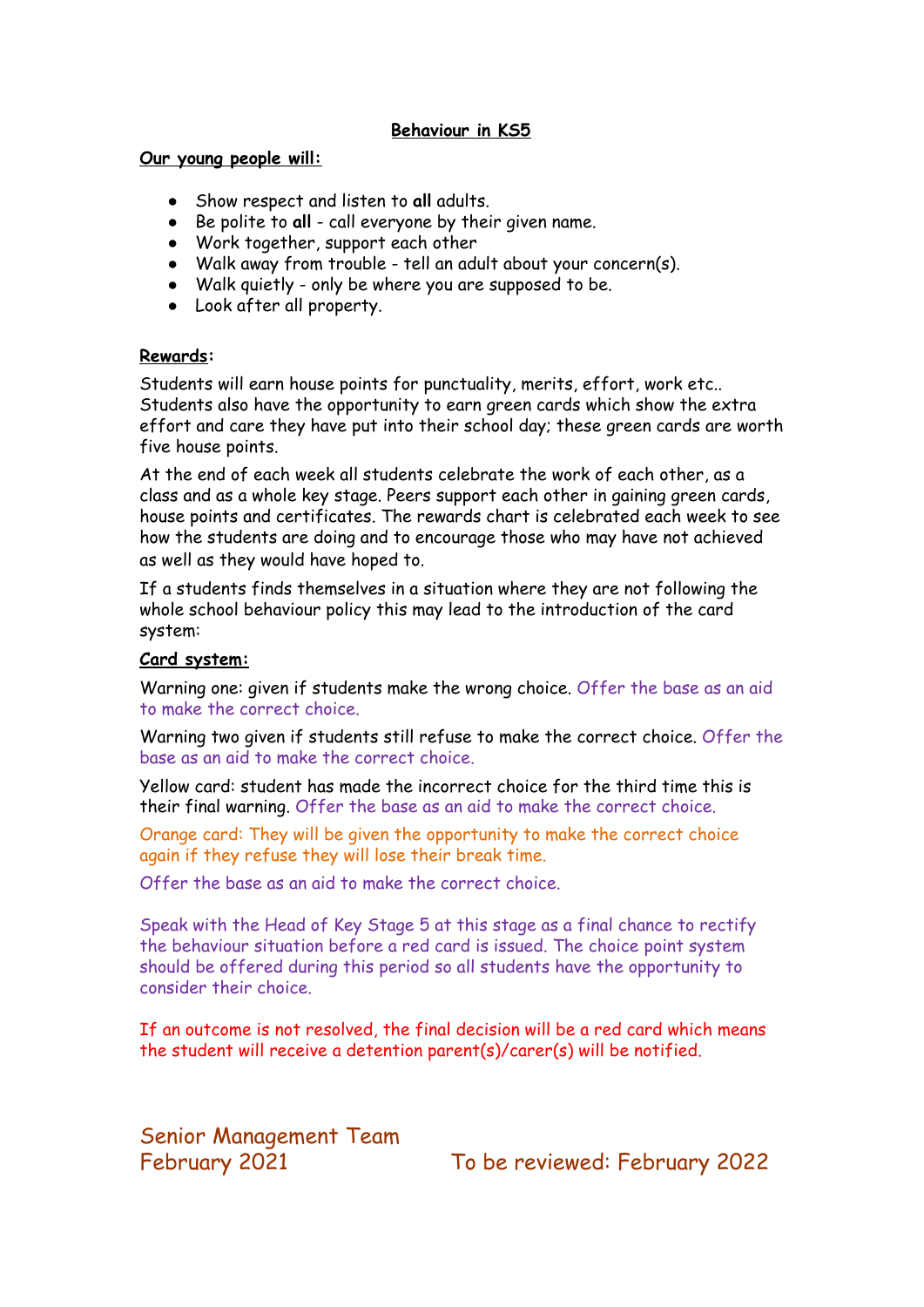Weatherfield Academy policy for positive handling Care and Control (incorporating Physical Restraint)

#### The use of Positive Handling to manage physically challenging behaviour

#### **Responsible Governor:** Trevor Rix

This section of the policy has been developed in response to DCSF Guidance (11/07) on "The use of force to control or restrain pupils", and in conjunction with section 93 of The Education and Inspections Act 2006.

It also follows the BILD code of practice for the use and reduction of restrictive physical interventions (2010)

The part of the policy has been prepared for the support of all teaching and support staff who come into contact with pupils to explain the school's arrangements for care and control.

Section 93 of the Education and Inspections Act 2006 stipulates that reasonable force may be used to prevent a pupil from doing, or continuing to do any of the following:-

- Committing any offence
- Causing personal injury to, or damage to the property of, any person (including the pupil him/herself) or
- Prejudicing the maintenance of good order and discipline at the school or among any pupils receiving education at the school, whether during a teaching session or otherwise.

Teaching and non-teaching staff work in 'loco parentis' and should always operate with an appropriate "Duty of care". They could be liable for a claim of negligence if they fail to follow the guidance within this policy.

- We will be striving to work together using the teach~teach strategies that have been delivered in whole staff training.
- We **ARE NOT** operating a no touch policy and are working with the frameworks of team teach. We are operating a positive touch system.
- Any student that requires more than a guide to defuse to take student away from stressful situation will need to be written up on a positive handling form.
- A help hug which has been taught under the team teach curriculum is to be written up also on a positive handling form.

All positive handling must be reasonable Proportionate and necessary

Senior Management Team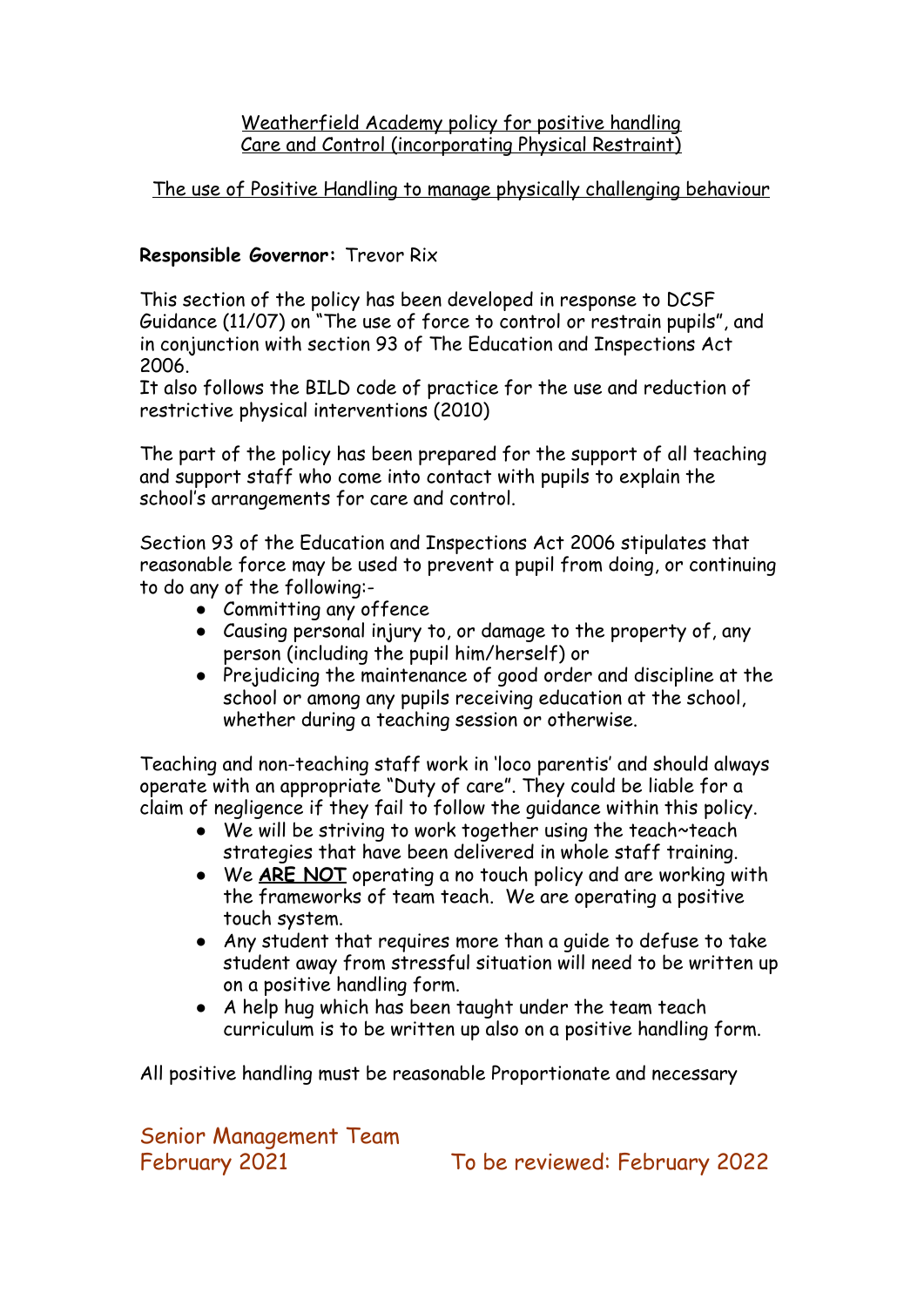#### **Weatherfield Academy**

The attitude and behaviour of every member of staff is vital in creating and maintaining a positive ethos.

- A committed team approach is vital to the promotion of a positive ethos.
- Staff provide a positive role model for pupils and this is reflected in their professionalism.
- Pupils will be respected as individuals.
- Work will be appropriate to the abilities and emotional, religious and cultural needs of each pupil where possible.
- The pace of the school day, and delivery of lessons, will be appropriate to the needs of the individual pupil.
- Pupils are encouraged and expected to respect each other, staff, visitors, the school environment and those they meet when out of school.

#### **Team teach at Weatherfield Academy**

Team teach is a structured, non-violent staff development programme that promotes **T**echniques (that are) **E**ffective with **A**nger, aggression **M**anagement (utilising) **T**herapeutic **E**ducational **A**wareness **C**ommunications **H**andling (strategies).

The approach is holistic and promotes positive and protective handling strategies. A huge emphasis is placed on preventing and de-escalating situations and behaviours before physical intervention becomes necessary. However, Team Teach does recognise that there will be times when staff are left with no other option than to hold a pupil, and it teaches safe, effective ways to do this. Weatherfield Academy is ensures that a proportion of staff have been trained in its use. Any risk associated with physical intervention is covered in great detail during initial and refresher training for all members of staff. Team Teach techniques seek to avoid injury to the pupils but it is possible that bruising or scratching may occur accidentally and these are not to be seen necessarily as a failure of professional technique, but a regrettable and infrequent side effect of ensuring that the students remain safe. Parents of children highlighted as likely to be involved in the technique will be informed of Team Teach by a member of SLT or SENCO during review meetings and when writing positive handling plans.

#### **POSITIVE HANDLING PLANS**

Positive Handling plans should be written for any students that may be or could be a danger to themselves, others or school property. These should

Senior Management Team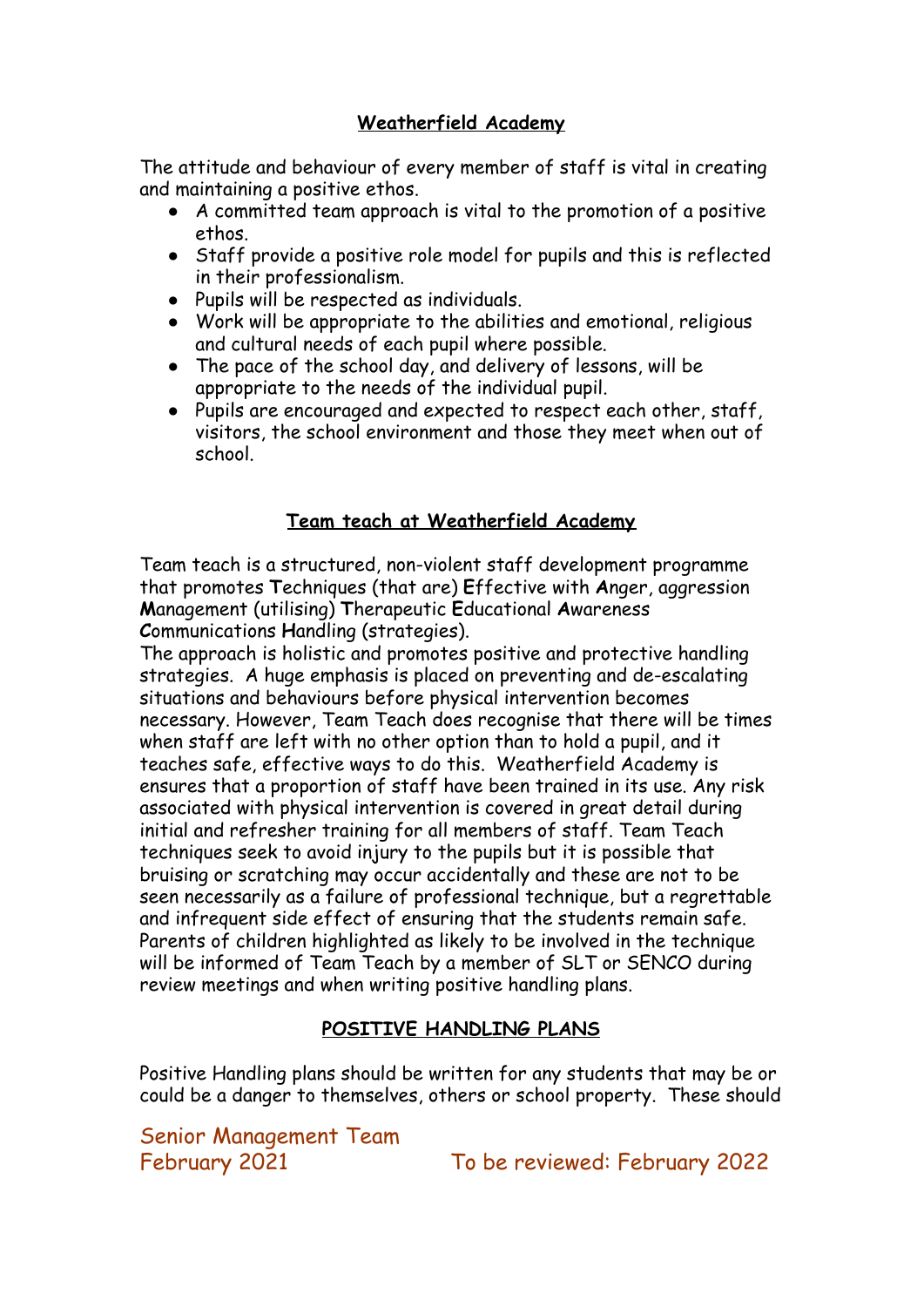be completed by Heads of Key stage in co-operation with as many other professionals as possible giving 'whole view' of that student. Drawing up the plan can also be done in consultation with parents/carers and other members of staff and outside agencies if necessary.

Outside agencies may include those from a wide range of backgrounds, including the Educational Psychologist service, social workers and Medical Professionals etc. The plan will indicate which undesirable behaviours are being exhibited and possible triggers for them. It will provide guidelines for managing the environment in order to prevent incidents of inappropriate behaviour and clear instructions on how to intervene when behaviours have occurred. Any Team Teach techniques that should not be used will also be mentioned when appropriate. There will also be a section on communication needs. Arrangements for reporting to parents and a date for review are also included. The class teacher, the parent, the SENCO and a member of the SLT will sign the plan. It will be reviewed constantly as it is a working document. It can be accessed by any member of staff on google drive.

It will highlight key actions; will be displayed in the pupil's classroom if necessary. Unfamiliar staff will be given the opportunity to read individual plans for consistency of behaviour management.

#### **Incidents of positive handling**

When incidents of Restrictive Physical Intervention occur that are detailed in an individual's positive handling plan, these will be recorded on monitoring sheets, kept in the Head teacher's office. This will be sent to team teach for their records.

#### **Reinforcing positive behaviour**

Using the Rewards systems that are inbuilt within the school students should be thoroughly encouraged to show and display behaviour that are conducive to a positive learning environment. The systems that are in place are designed to add rewards to incentivise positive behaviours.

#### **Definitions of positive handling**

No legal definition of reasonable force exists, however for the purpose of this policy and the implementation of it in Weatherfield Academy:-

● Positive handling uses the minimum degree of force necessary for the shortest period of time to prevent a pupil harming himself, herself, others or property.

Senior Management Team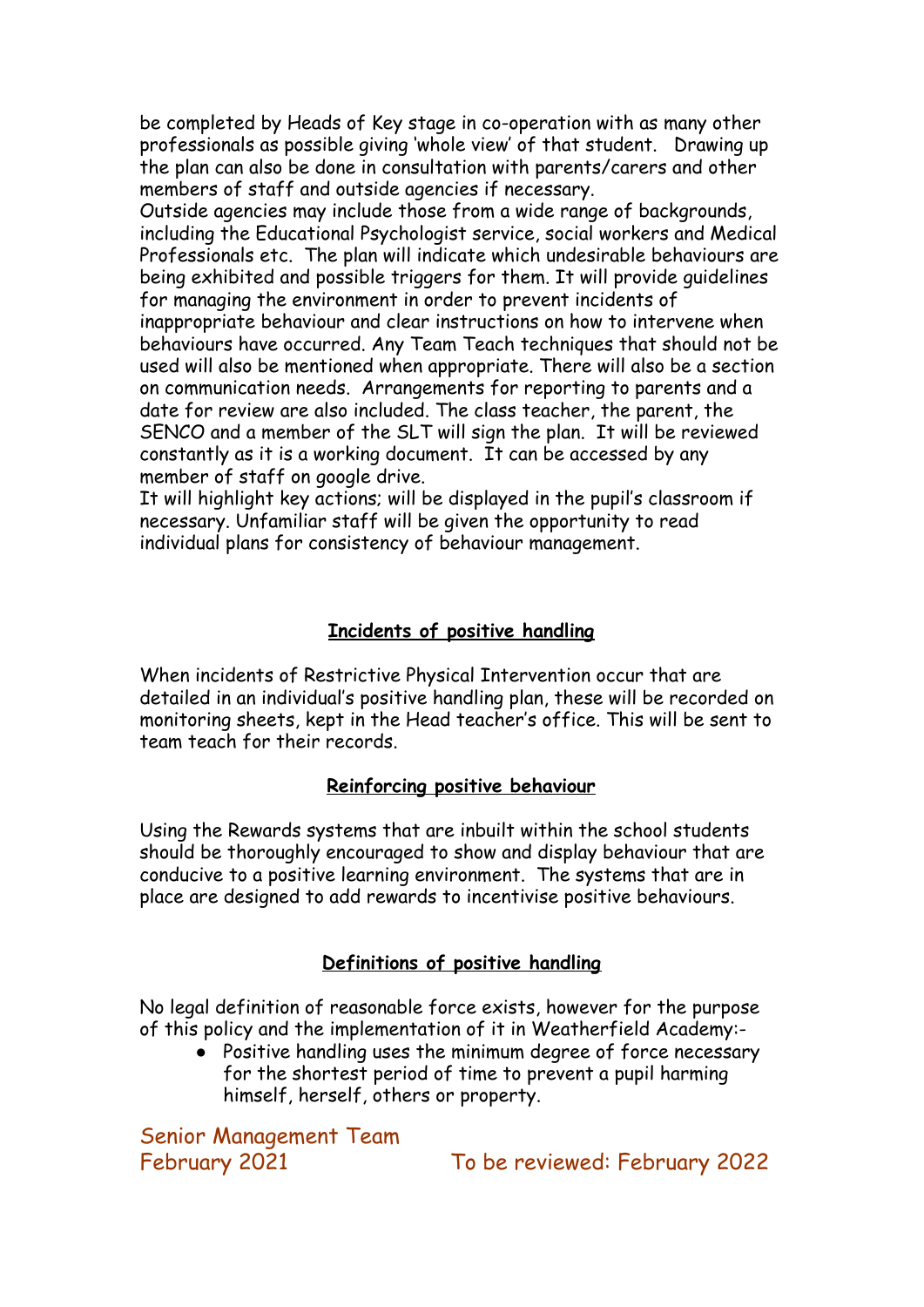● The scale and nature of any physical intervention must be proportionate to both the behaviour of the individual to be controlled and the nature of the harm they might cause. (para 3.4 page 10 DFES guidance Ref LEA/0242/2002 – contact DFES SEN schools team

#### **Physical Contact**

There are situations in which proper physical contact occurs between staff and pupils. Examples of these would be in the personal care of pupils with complex medical needs, in games/PE.

#### **Physical intervention**

This may be used to divert a pupil from a disruptive or destructive action, for example guiding or leading a pupil by the hand, arm or shoulder with little or no force.

#### **Physical control/restraint**

This will involve the use of reasonable force when there is an immediate risk to pupils, staff or property, it is important to note that the use of reasonable force should be seen as a last resort. All incidents must be recorded and stored in the Team Teach folder kept in the Head teacher's office.

The level of compliance from the pupil determines whether or not the interaction is an intervention or a control/restraint.

#### **Important Definitions**

- Seclusion
	- o Forced to spend time alone against will
	- o Require statutory powers other than in an emergency.
- Time out
	- o Restricting positive reinforcement as part of a planned behavioural programme
	- o Require written agreed plan
- Withdrawal
	- o Removed from the situation but observed and supported until they are ready to resume.

#### **Complaints**

The availability of a clear policy about reasonable force and early involvement of parents should reduce the likelihood of complaints but may not eliminate them.

Any complaints about staff will be investigated through the school's Complaints Policy. If necessary, the complaint will be dealt with by the

Senior Management Team